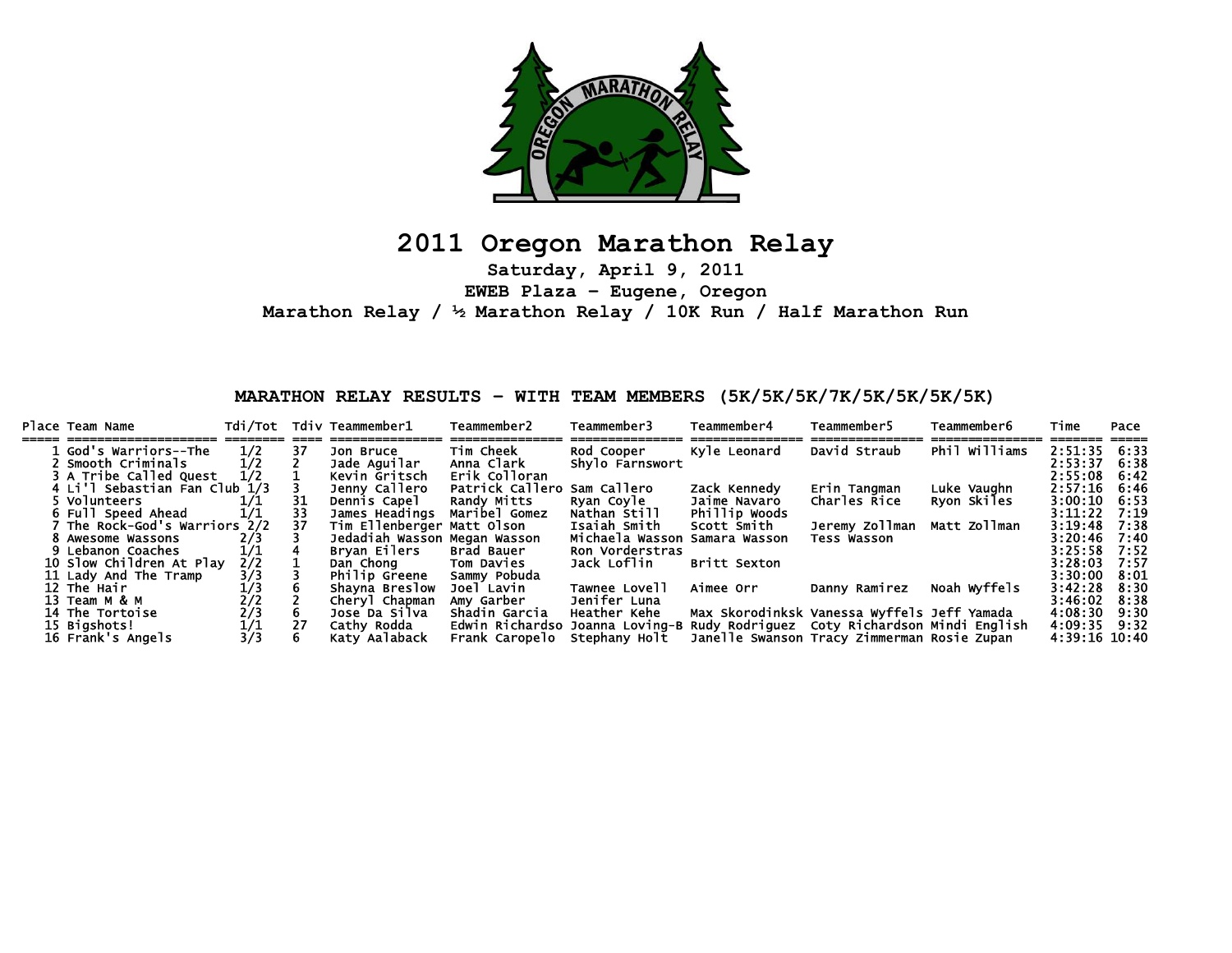## **MARATHON RELAY RESULTS – WITH SPLITS (5K/5K/5K/7K/5K/5K/5K/5K)**

|    | Place Team Name            | Tdi/Tot                     |    | Tdiv Split1 | Split2 | Split3 | Split4 | Split5 Split6 |       | Split7 | Split8 | Time                  | Pace |
|----|----------------------------|-----------------------------|----|-------------|--------|--------|--------|---------------|-------|--------|--------|-----------------------|------|
|    |                            |                             |    |             | 20:29  | 19:20  | 29:28  | 21:09         | 19:32 | 19:48  |        |                       |      |
|    | God's Warriors--The Rock   | 1/2                         | 37 | 20:05       |        |        |        |               |       |        |        | 21:44 2:51:35         | 6:33 |
|    | Smooth Criminals           | 1/2                         |    | 21:03       | 21:38  | 16:19  | 31:39  | 21:14         | 22:04 | 21:26  |        | $18:14$ $2:53:37$     | 6:38 |
|    | 3 A Tribe Called Quest     | 1/2                         |    | 20:14       | 25:31  | 18:45  | 27:07  | 22:12         | 18:59 | 19:30  |        | 22:50 2:55:08         | 6:42 |
|    | 4 Li'l Sebastian Fan Club  | $\overline{1}/\overline{3}$ |    | 16:35       | 16:53  | 26:47  | 27:35  | 27:06         | 19:06 | 19:34  |        | 23:40 2:57:16         | 6:46 |
|    | Volunteers                 | $1\!/1$                     | 31 | 22:01       | 19:38  | 17:16  | 34:40  | 21:06         | 20:42 | 22:39  |        | 22:08 3:00:10         | 6:53 |
|    | Full Speed Ahead           | $1\!/1$                     | 33 | 20:00       | 20:11  | 25:55  | 30:48  | 26:17         | 23:07 | 23:44  |        | 21:20 3:11:22         | 7:19 |
|    | The Rock-God's Warriors II | 2/2                         | 37 | 23:12       | 23:50  | 21:49  | 36:14  | 24:40         | 22:14 | 22:39  |        | $25:10 \cdot 3:19:48$ | 7:38 |
|    | Awesome Wassons            | 2/3                         |    | 23:38       | 24:23  | 22:48  | 30:43  | 23:38         | 24:01 | 25:26  |        | 26:09 3:20:46         | 7:40 |
|    | 9 Lebanon Coaches          | $1\!/1$                     |    | 23:43       | 25:05  | 25:49  | 34:15  | 23:04         | 22:24 | 26:04  |        | $25:34$ $3:25:58$     | 7:52 |
|    | 10 Slow Children At Play   | 2/2                         |    | 26:36       | 29:35  | 21:04  | 35:08  | 25:54         | 22:16 | 22:21  |        | 25:09 3:28:03         | 7:57 |
|    | 11 Lady And The Tramp      | 3/3                         |    | 22:38       | 22:51  | 27:21  | 32:41  | 29:00         | 23:18 | 23:11  |        | 29:00 3:30:00         | 8:01 |
|    | 12 The Hair                | 1/3                         |    | 24:06       | 24:19  | 36:04  | 46:14  | 28:34         | 19:51 | 20:06  |        | $23:14$ $3:42:28$     | 8:30 |
| 13 | теат м & м                 | 2/2<br>2/3                  |    | 27:58       | 28:48  | 29:39  | 33:01  | 30:33         | 23:31 | 24:06  |        | 28:26 3:46:02         | 8:38 |
| 14 | The Tortoise               |                             |    | 25:54       | 25:47  | 34:11  | 38:08  | 32:29         | 27:38 | 37:50  |        | 26:33 4:08:30         | 9:30 |
|    | 15 Bigshots!               | 1/1                         | 27 | 27:31       | 27:46  | 33:56  | 41:15  | 34:13         | 27:37 | 28:34  |        | 28:43 4:09:35         | 9:32 |
|    | 16 Frank's Angels          | 3/3                         |    | 27:49       | 27:58  | 42:13  | 40:42  | 42:39         | 32:25 | 34:22  |        | 31:08 4:39:16 10:40   |      |

| <b>DIVISION</b>     | <b>MALE</b> | <b>FEMALE</b> | <b>COED</b> |
|---------------------|-------------|---------------|-------------|
| <b>Open</b>         | 1           | 2             | 3           |
| School Employees    | 4           | 5             | 6           |
| Middle School       | 7           | 8             | 9           |
| <b>High School</b>  | 10          | 11            | 12          |
| Collegiate          | 13          | 14            | 15          |
| Masters (40+)       | 16          | 17            | 18          |
| Super Masters (50+) | 19          | 20            | 21          |
| Corporate           | 22          | 23            | 24          |
| Government          | 25          | 26            | 27          |
| Police/Fire         | 28          | 29            | 30          |
| Military            | 31          | 32            | 33          |
| Medical/Dental      | 34          | 35            | 36          |
| Running Clubs       | 37          | 38            | 39          |
| Health Clubs        | 40          | 41            | 42          |
| Racewalkers         | 43          | 44            | 45          |

**HALF MARATHON RELAY RESULTS (5K/5K/5K/6K)** 

| Place Team Name | Tdi/Tot | Tdiv Teammember1 Tdiv                         | Teammember2 | Teammember3    | Split1 Split2 Split3 Split4 Time |       |       |                    | Pace |
|-----------------|---------|-----------------------------------------------|-------------|----------------|----------------------------------|-------|-------|--------------------|------|
|                 |         |                                               |             |                |                                  |       |       |                    |      |
| 1 New Hope      |         | Victor Alexander Emilie Forsberg Katie Miller |             |                | 24:18                            | 27:16 | 30:37 | 31:06 1:53:17 8:39 |      |
| Noobs           |         | Brandon Gardner Tom Campina                   |             | Teresa Gardner | 31:03                            | 31:34 | 29:14 | 29:50 2:01:41      | 9:18 |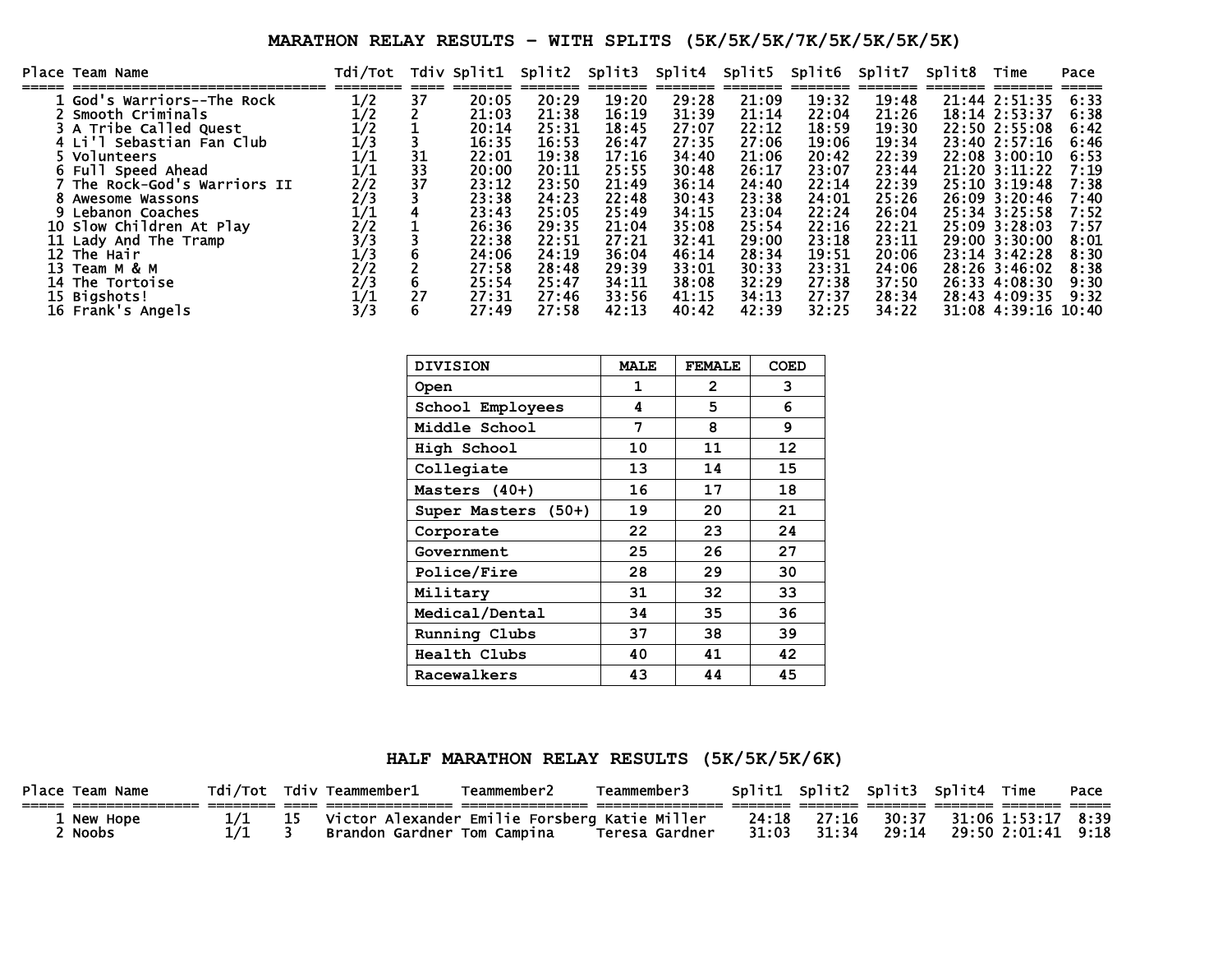| <b>DIVISION</b>     | <b>MALE</b> | <b>FEMALE</b> | COED              |
|---------------------|-------------|---------------|-------------------|
| <b>Open</b>         | 1           | $\mathbf{2}$  | 3                 |
| School Employees    | 4           | 5             | 6                 |
| Middle School       | 7           | 8             | 9                 |
| High School         | 10          | 11            | $12 \overline{ }$ |
| Collegiate          | 13          | 14            | 15                |
| Masters (40+)       | 16          | 17            | 18                |
| Super Masters (50+) | 19          | 20            | 21                |
| Corporate           | 22          | 23            | 24                |
| Government          | 25          | 26            | 27                |
| <b>Police/Fire</b>  | 28          | 29            | 30                |
| Military            | 31          | 32            | 33                |
| Medical/Dental      | 34          | 35            | 36                |
| Running Clubs       | 37          | 38            | 39                |
| <b>Health Clubs</b> | 40          | 41            | 42                |
| Racewalkers         | 43          | 44            | 45                |

## **10K RUN RESULTS (5K/5K)**

|    | Place Name           |        | Ag S Div/Tot | Div   | City        |                | St Split1 | Split2 | Time                  | Pace |
|----|----------------------|--------|--------------|-------|-------------|----------------|-----------|--------|-----------------------|------|
|    |                      |        |              |       |             |                |           |        |                       |      |
|    | 1 John Howe          | 36 M   | 1/2          | M3539 | Eugene      | <b>OR</b>      | 19:25     | 19:28  | 38:53                 | 6:16 |
|    | 2 Liisa Heinonen     | 26 F   | 1/3          | F2529 | Eugene      | 0R             | 20:03     | 20:10  | 40:13                 | 6:29 |
|    | 3 Renee Knapp        | 31 F   | 1/2          | F3034 | Eugene      | <b>OR</b>      | 20:07     | 20:41  | 40:48                 | 6:34 |
|    | 4 Audrey Squires     | 25 F   | 2/3          | F2529 | Springfield | 0 <sub>R</sub> | 20:10     | 20:57  | 41:07                 | 6:38 |
|    | 5 Ryan Miller        | 26 M   | 1/1          | M2529 | Aurora      | <b>OR</b>      | 20:23     | 21:46  | 42:09                 | 6:47 |
|    | 6 Adriane Marcellus  | $23$ F | 1/1          | F2024 | Eugene      | <b>OR</b>      | 23:01     | 22:20  | 45:21                 | 7:18 |
|    | 7 Brian Jones        | 37 M   | 2/2          | M3539 | Eugene      | <b>OR</b>      | 27:10     | 27:51  | 55:01                 | 8:52 |
|    | 8 Penny Anderson     | 30 F   | 2/2          | F3034 | Lebanon     | OR             | 27:56     | 29:23  | 57:19                 | 9:14 |
|    | 9 Katharina Lippmann | 28 F   | 3/3          | F2529 | Portland    | 0 <sub>R</sub> | 31:25     |        | $30:43$ 1:02:08 10:00 |      |
| 10 | Jay Besson           | 58 M   | 1/1          | M5559 | Roseburg    | 0R             | 32:25     |        | $32:26$ 1:04:51 10:27 |      |

## **HALF MARATHON RUN RESULTS (5K/5K/5K/6K)**

| Place Name |                    |      | Ag S Div/Tot | Div   | City               |           | St Split1 | Split2 Split3 |       | Split4 Time |               | Pace |
|------------|--------------------|------|--------------|-------|--------------------|-----------|-----------|---------------|-------|-------------|---------------|------|
|            |                    |      |              |       |                    |           |           |               |       |             |               |      |
|            | . Joshua Gordon    | 36 M | 1/3          | M3539 | Eugene             | <b>OR</b> | 18:01     | 18:04         | 17:59 |             | 21:53 1:15:57 | 5:48 |
|            | 2 Corey King       | 24 M | 1/2          | M2024 | Eugene             | ΟR        | 19:05     | 18:46         | 18:52 |             | 22:53 1:19:36 | 6:05 |
|            | 3 John King 3      | 25 M | 1/3          | M2529 | Eugene             | <b>OR</b> | 20:18     | 20:53         | 21:50 |             | 27:10 1:30:11 | 6:54 |
|            | 4 Josue Lopez      | 29 M | 2/3          | M2529 | <b>Tucson</b>      | <b>AZ</b> | 22:32     | 22:11         | 22:48 |             | 27:26 1:34:57 | 7:15 |
|            | Jason Whitehurst   | 38 M | 2/3          | M3539 | Salem              | ΟR        | 22:04     | 22:52         | 23:37 |             | 29:09 1:37:42 | 7:28 |
|            | 6 Greg Gibson      | 24 M | 272          | M2024 | Eugene             | <b>OR</b> | 21:07     | 21:56         | 23:05 |             | 34:12 1:40:20 | 7:40 |
|            | Jeramy Martin      | 34 M | 1/1          | M3034 | Springfield        | 0R        | 21:10     | 21:52         | 23:10 |             | 34:09 1:40:21 | 7:40 |
|            | 8 Rychen Jones     | 28 M | 3/3          | M2529 | <b>Salem</b>       | <b>OR</b> | 24:16     | 25:07         | 24:48 |             | 29:37 1:43:48 | 7:56 |
|            | 9 John Wilkinson   | 39 M | 3/3          | M3539 | Eugene             | <b>OR</b> | 26:40     | 27:09         | 27:30 |             | 30:52 1:52:11 | 8:34 |
|            | 10 Donna Ellickson | 44 F | 1/1          | F4044 | Lowe <sup>11</sup> | ΟR        | 26:44     | 26:24         | 26:53 |             | 38:46 1:58:47 | 9:04 |
|            | 11 Annalise Jones  | 27 F | 1/1          | F2529 | Salem              | <b>OR</b> | 27:01     | 26:30         | 29:09 |             | 44:35 2:07:15 | 9:43 |